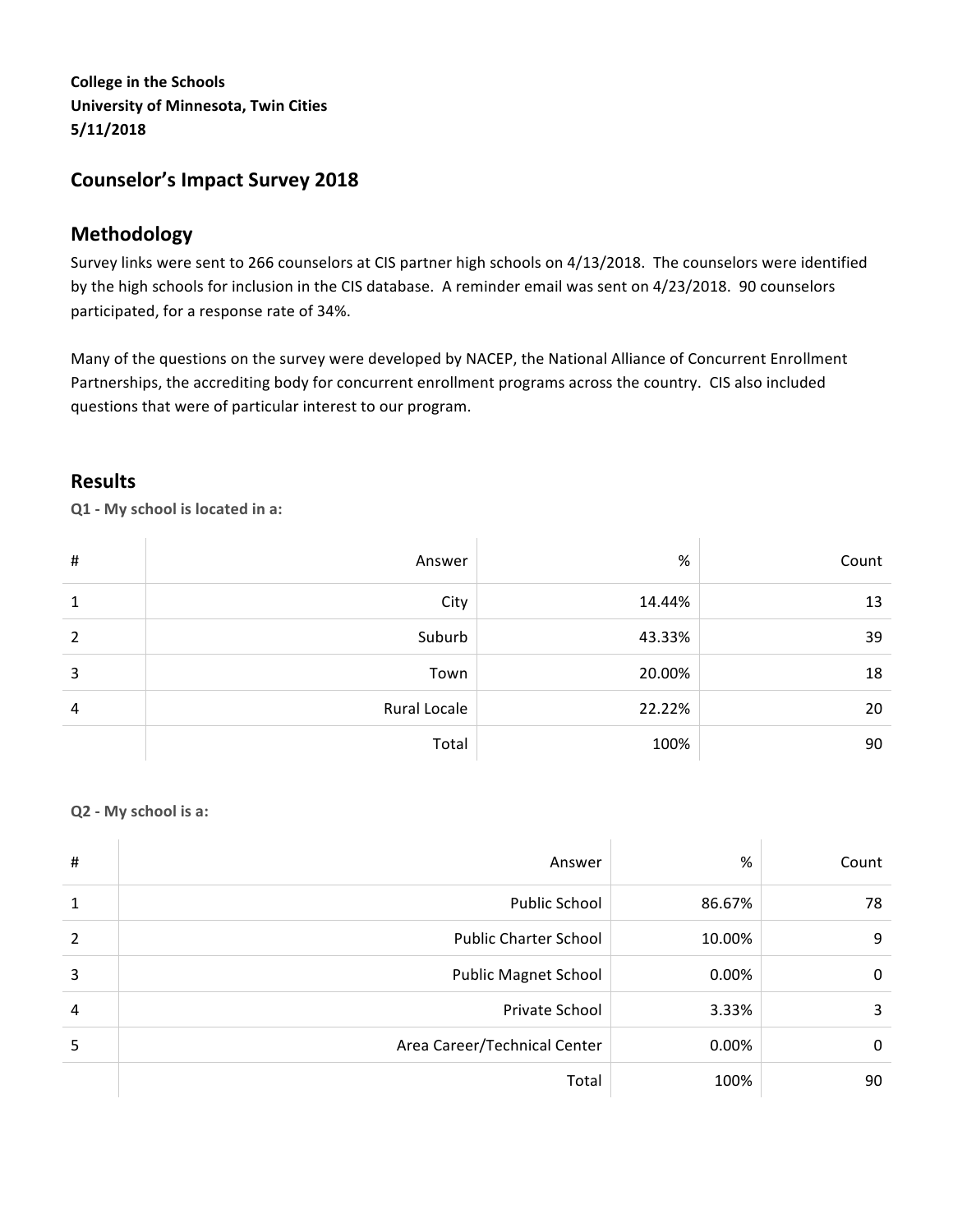**Q3 - Would you be interested in meeting with other counselors and staff from the U of M and Minnesota State**  Colleges and Universities, either in-person or via WebEx, to talk about advising students who participate in concurrent enrollment?

| $\sharp$ | Answer | $\%$   | Count |
|----------|--------|--------|-------|
| 1        | Yes    | 30.59% | 26    |
| 2        | Maybe  | 50.59% | 43    |
| 3        | No     | 18.82% | 16    |
|          | Total  | 100%   | 85    |

## **Q4** - Select all of the topics that would be of interest to you, from the following list:

| #              | Answer                                                                                                                      | %      | Count |
|----------------|-----------------------------------------------------------------------------------------------------------------------------|--------|-------|
| 1              | When to advise a student to withdraw from a concurrent enrollment course                                                    | 16.73% | 45    |
| $\overline{2}$ | How withdrawing from a concurrent enrollment course affects a student                                                       | 17.84% | 48    |
| 3              | How a low grade in a concurrent enrollment course affects a student                                                         | 16.36% | 44    |
| 4              | What colleges and universities consider when deciding whether to recognize credit from<br>another postsecondary institution | 23.05% | 62    |
| 5              | Student absences and how they affect the student's grade in the concurrent enrollment<br>course                             | 14.87% | 40    |
| 6              | Who is eligible to take a concurrent enrollment course                                                                      | 11.15% | 30    |
|                | Total                                                                                                                       | 100%   | 269   |

## **Q5 - What other topics would you be interested in?**

#### requesting transcripts

How a student views their concurrent course transcript and transfer those credits to another institution

#### Equity in CIS.

How to really prepare kids so they know what to expect.

How to request an official transcript - it seems like no student ever has the information they need to complete this process smoothly and I don't have enough info to help them

**Q6 - Which would be the best month(s) to convene a group of counselors.**

October, November

January/February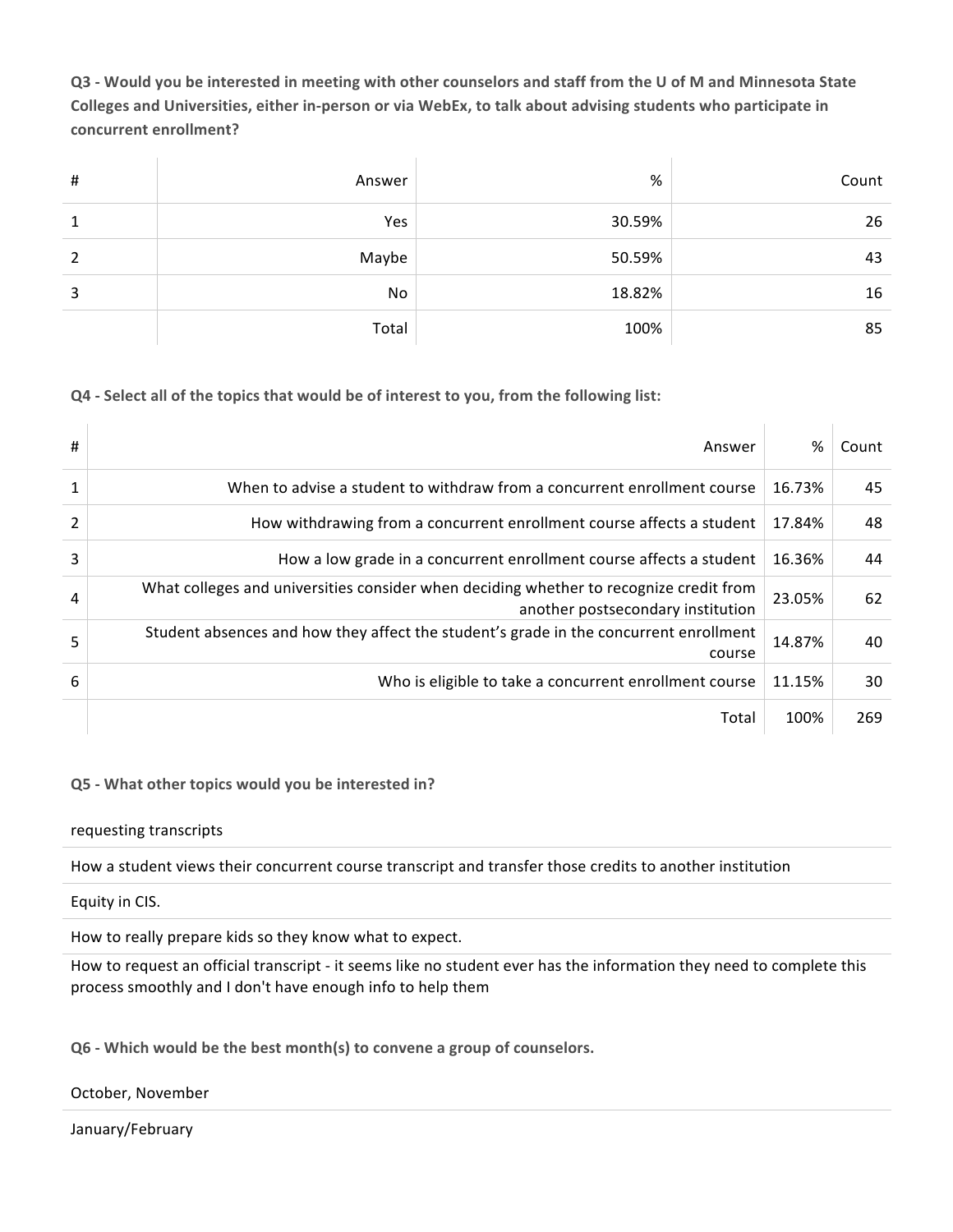Nov - Feb

| November                                                   |
|------------------------------------------------------------|
| December, January, February                                |
| October                                                    |
| June                                                       |
| November, January                                          |
| August, September                                          |
| November, January, or April                                |
| November-January                                           |
| Early June/Early November                                  |
| Feb/Mar when we are doing registration for the next school |
| August                                                     |
| September                                                  |
| Late January-February                                      |
| October                                                    |
| October                                                    |
| October                                                    |
| November/December                                          |
| October                                                    |
| FEB or MAR                                                 |
| October, December                                          |
| Late August/Early September                                |
| November                                                   |
| Any.                                                       |
| June or August (when students are gone)                    |
| November, December or January                              |
| October                                                    |
| I'm flexible!                                              |
| January or February                                        |
| mid-end november, early december                           |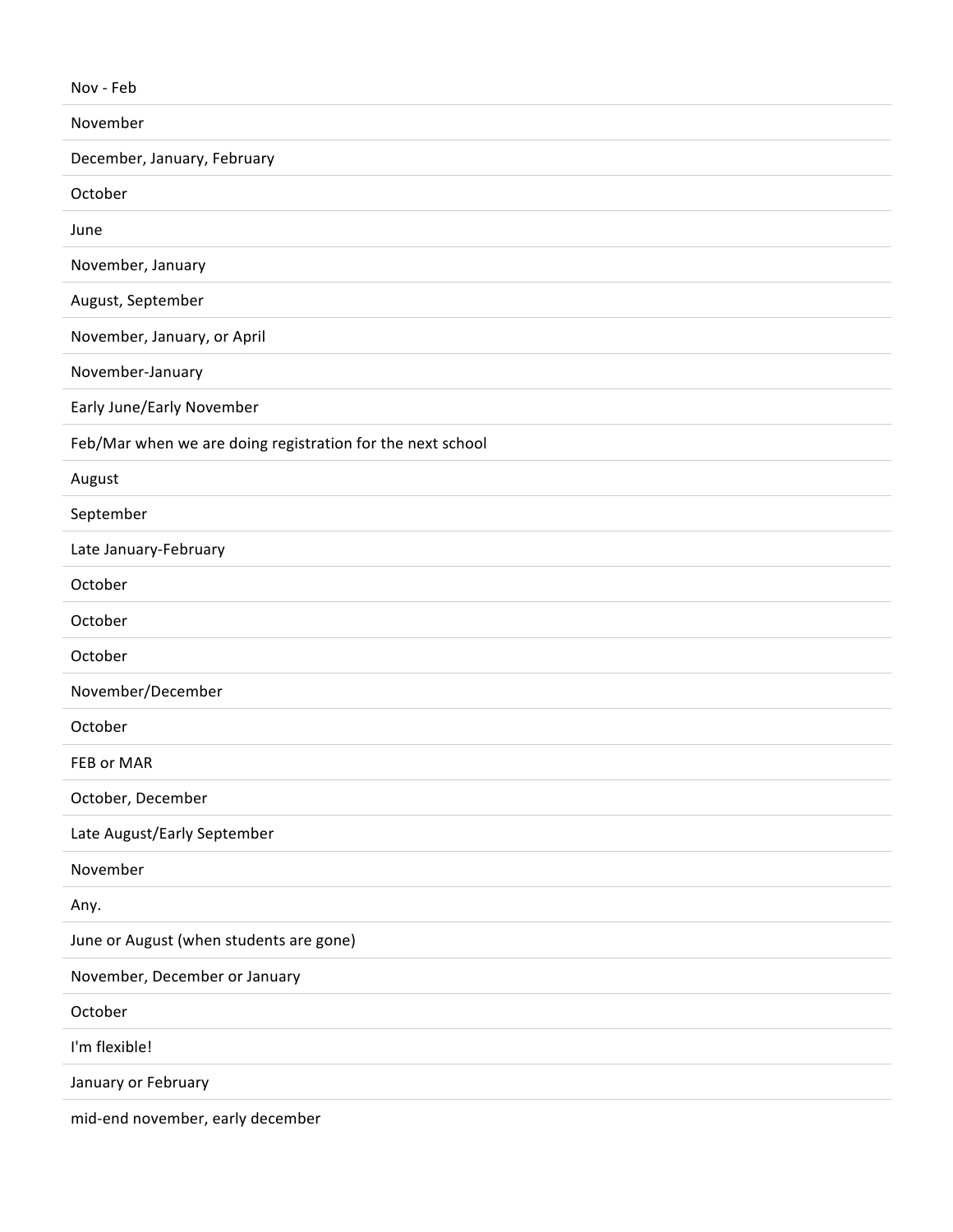| November or December        |
|-----------------------------|
| November                    |
| web only                    |
| October, November, February |
| November                    |
| June after graduation       |
| November                    |
| Sept. May                   |

Not late winter due to registration; some have extended contracts and during that time would be best. We're in the office until the end of June without students.

#### **Q7 - Comments:**

#### WebEx works best

**Q8** - Taking into account ALL dual credit opportunities at your school, such as AP, IB, PSEO, and coursework from any college or university, which of the following statements do you think is the most accurate.

| # | Answer                                                                                                                                        | %      | Count |
|---|-----------------------------------------------------------------------------------------------------------------------------------------------|--------|-------|
|   | Diverse students are OVER-represented in dual credit coursework, compared to their<br>representation in my high school's student population.  | 1.43%  |       |
|   | Diverse students are represented in dual credit coursework proportional to their<br>representation in my high school's student population.    | 50.00% | 35    |
|   | Diverse students are UNDER-represented in dual credit coursework, compared to their<br>representation in my high school's student population. | 48.57% | 34    |
|   | Total                                                                                                                                         | 100%   | 70    |

#### **Q9 - Comments:**

I think that is accurate but I don't have any hard fast statistics to back it up.

We have a high diversity at our school, which may not provide you the necessary information that you are seeking.

We have low racial diversity but high economic diversity, and our first gen and low income students generally take CIS as much as the other students - maybe even are more aware because of the cost savings. However, they may not qualify based on GPA sometimes, so we sometimes have teacher approval to get them in the class if they are close.

My school is primarily Caucasian but very few of our minorities take advantage of these opportunities.

We have a very diverse school, with the white population being less then 5% in our high school so a large proportion of our CIS and PSEO students are diverse. Most of our students are first generation and come from low income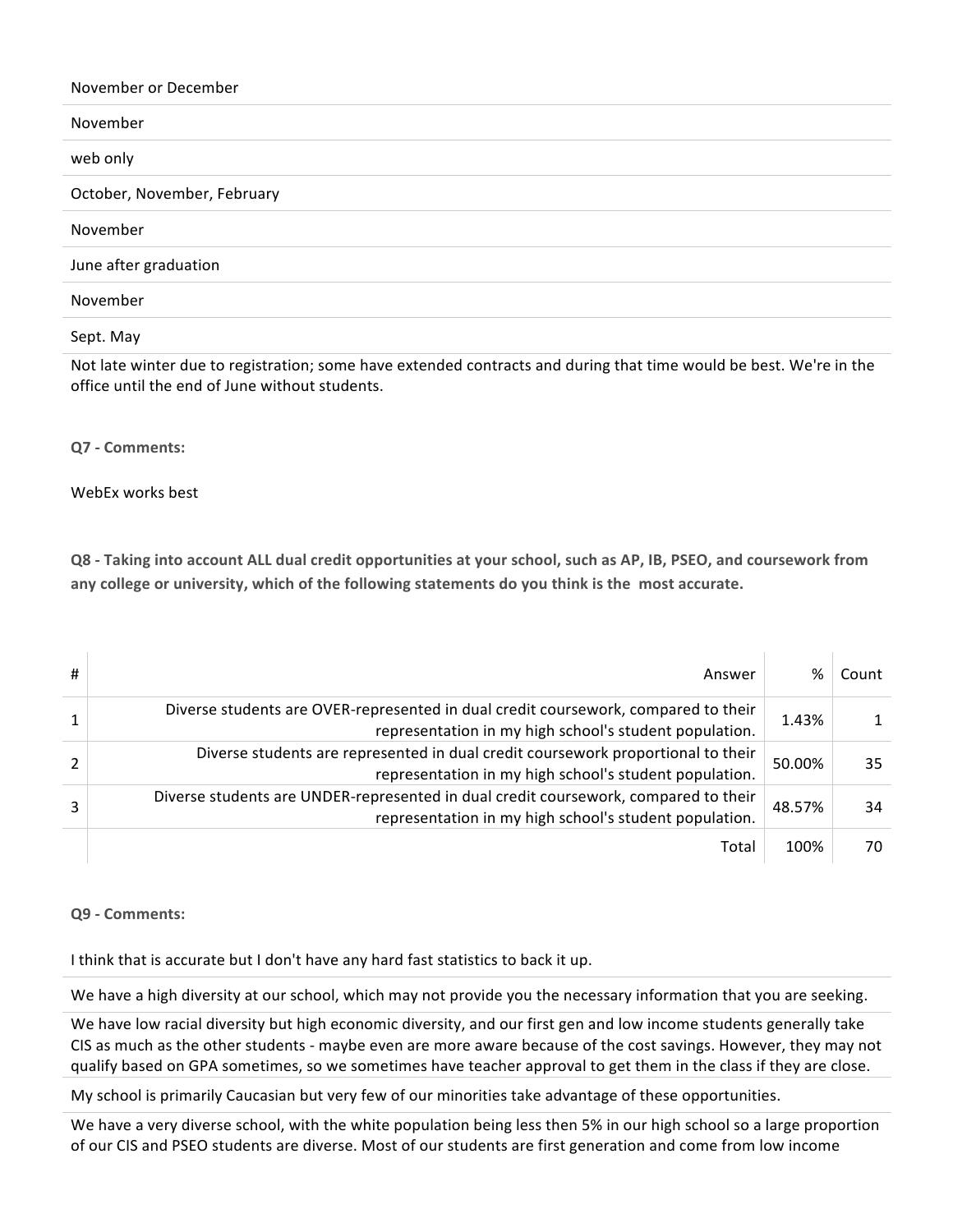backgrounds.

We, unfortunately, only have a small number of diverse students at our High School.

I believe the African Am., Latino and Am. Indian populations are underrepresented; however, our Asian population is not.

We do not have a very diverse population so this one is a little difficult to gauge.

**Q10 -** Has your school implemented any strategies or programs to improve the diversity of students in dual-credit coursework? If so, what strategies have been successful?

We allow students that are eligible to take the CIS classes regardless of their culture. If they qualify, we encourage them to take the courses.

We have AVID at our school and this program really helps to encourage an prepare students to take dual-credit coursework.

We have just recently created a diversity advisory group of students in 7-12 grades.

No, but I would be interested in learning more about what other schools are doing.

No, we have not.

PSEO at community colleges, AP Study Hall, AP Grant

AVID

All of our students are low-income and students of color. In order to determine other measures of diversity we would have to collect some more information, such as religion, sexual orientation or gender identity.

AP Human Geography for all students in 9th grade, IB Math and IB Language A for all in 11th and 12th grade, AVID as support, open access to all IB, AP and Concurrent Enrollment classes.

They have not tried anything new in the last 2 years, and there has been little to no improvement for the past 5+ years.

Counselors encouraging all students to take at least one advanced course by the time that they graduate high school.

Because our population is so small not a lot has been done. Students either qualify or they don't.

9th and 10th grade academic seminars.

no

No, but it is a constant topic of conversation as to how we can get them more involved.

Our gifted and talented coordinator cross references test scores with current course placement for diverse students. He then meets with these students to encourage them to try more challenging courses and sends a letter home to parents. He will also check registration choices of those students to see which ones chose to follow the recommendation.

We have removed barriers to participate in these classes when possible - for example, we do not have a GPA or rank requirement to take AP courses

Counselors meet with students during registration to discuss options.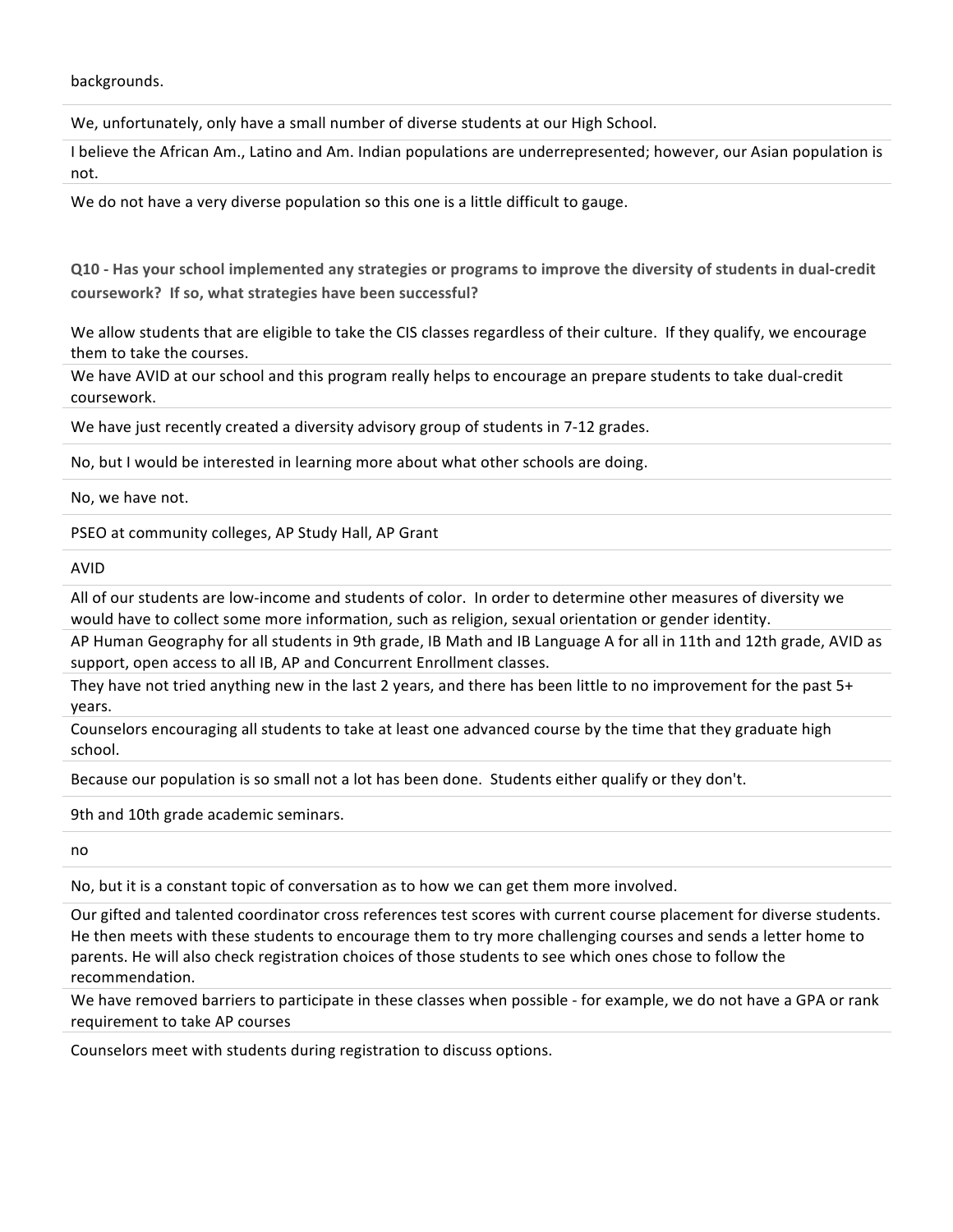**Q11** - The next few questions are only about the U of M courses offered through CIS at your high school. How effective do you think each of the following would be in promoting greater participation by diverse students, in the U of M courses offered through CIS?

| #              | Question                                                                                                                                                                                                     | <b>NOT</b><br>effective |                | $\overline{2}$ |    | 3      |    | 4      |    | Very<br>effective |    | Total |
|----------------|--------------------------------------------------------------------------------------------------------------------------------------------------------------------------------------------------------------|-------------------------|----------------|----------------|----|--------|----|--------|----|-------------------|----|-------|
| 1              | Building pathways into U of<br>M courses-i.e., identifying<br>courses that, if completed<br>successfully, would<br>automatically make a student<br>eligible to participate in a<br>particular U of M course. | 3.39%                   | $\overline{2}$ | 8.47%          | 5  | 28.81% | 17 | 42.37% | 25 | 16.95%            | 10 | 59    |
| $\overline{2}$ | U of M recognition of high<br>schools with effective<br>programs or strategies for<br>increasing diversity in U of M<br>courses.                                                                             | 12.07%                  | $\overline{7}$ | 13.79%         | 8  | 34.48% | 20 | 27.59% | 16 | 12.07%            | 7  | 58    |
| 3              | CIS-hosted workshops for 9th<br>and 10th graders and their<br>parents, about pathways into<br>college.                                                                                                       | 8.47%                   | 5              | 11.86%         | 7  | 38.98% | 23 | 30.51% | 18 | 10.17%            | 6  | 59    |
| 4              | CIS-hosted professional<br>development for high school<br>teachers and administrators<br>about college expectations in<br>particular subjects.                                                               | 3.39%                   | $\overline{2}$ | 23.73%         | 14 | 30.51% | 18 | 27.12% | 16 | 15.25%            | 9  | 59    |

Q12 - How much do each of the following negatively affect the enrollment of diverse students in U of M courses at **your high school?** 

| #              | Question                                                | NOT a<br>significant<br>barrier for<br>diverse<br>students |    | $\overline{2}$ |    | 3      |    | 4      |    | A significant<br>barrier for<br>diverse<br>students |                | Total |
|----------------|---------------------------------------------------------|------------------------------------------------------------|----|----------------|----|--------|----|--------|----|-----------------------------------------------------|----------------|-------|
| $\mathbf{1}$   | How U of M<br>courses are<br>promoted or<br>described   | 28.81%                                                     | 17 | 32.20%         | 19 | 22.03% | 13 | 13.56% | 8  | 3.39%                                               | $\overline{2}$ | 59    |
| $\overline{2}$ | School culture                                          | 23.73%                                                     | 14 | 27.12%         | 16 | 32.20% | 19 | 13.56% | 8  | 3.39%                                               | $\overline{2}$ | 59    |
| 3              | Student beliefs that<br>U of M courses are<br>difficult | 5.17%                                                      | 3  | 27.59%         | 16 | 25.86% | 15 | 37.93% | 22 | 3.45%                                               | 2              | 58    |
| 4              | Student beliefs                                         | 18.64%                                                     | 11 | 20.34%         | 12 | 32.20% | 19 | 22.03% | 13 | 6.78%                                               | 4              | 59    |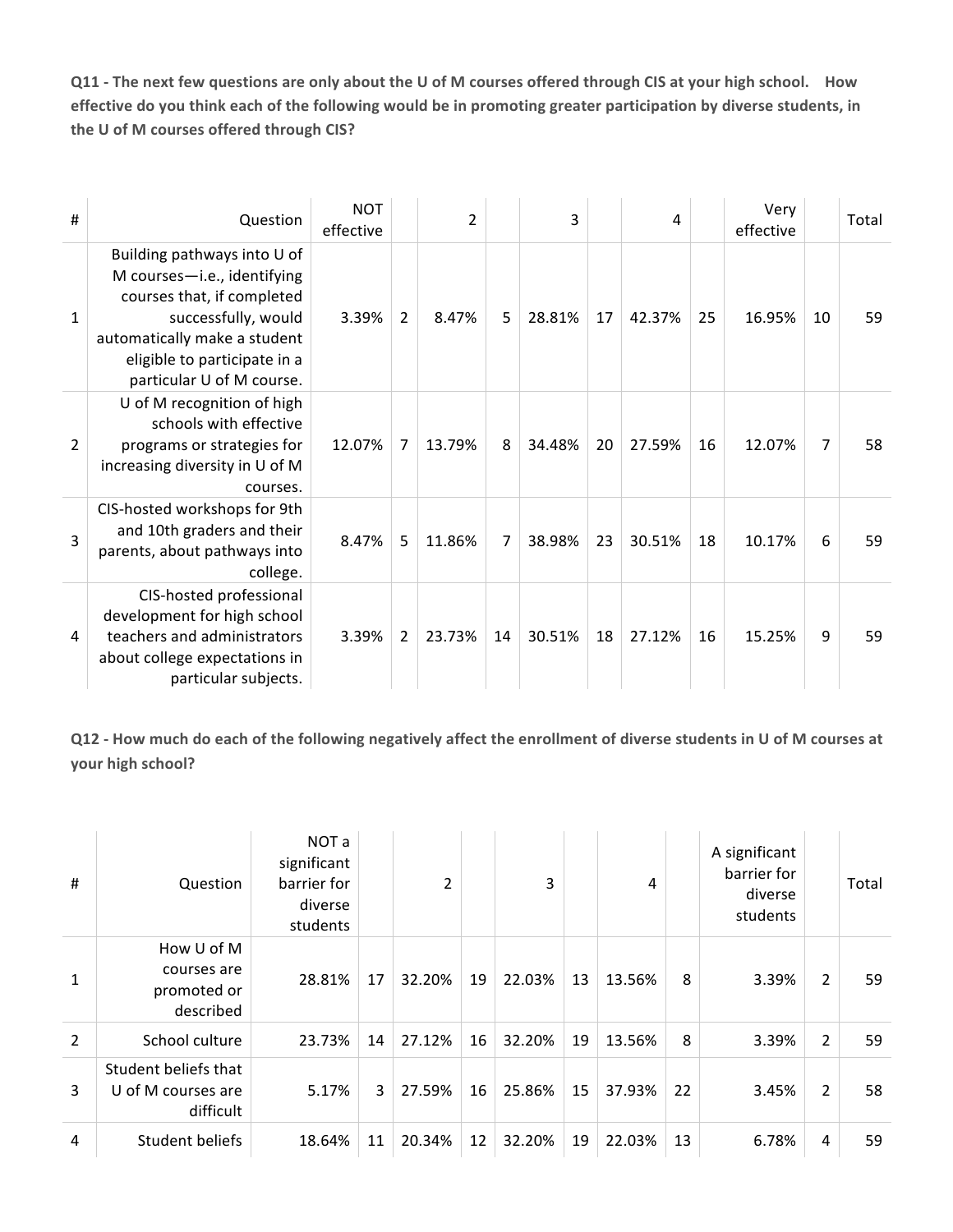|                | about whether<br>they "belong" in a<br>U of M course                                                                     |        |                |        |    |        |    |        |                |        |                |    |
|----------------|--------------------------------------------------------------------------------------------------------------------------|--------|----------------|--------|----|--------|----|--------|----------------|--------|----------------|----|
| 5              | Student schedules<br>make it difficult to<br>take U of M<br>courses.                                                     | 35.00% | 21             | 28.33% | 17 | 23.33% | 14 | 8.33%  | 5              | 5.00%  | 3              | 60 |
| 6              | Registration<br>processes at the<br>high school favor<br>some students (for<br>example, students<br>who register early.) | 58.33% | 35             | 25.00% | 15 | 11.67% | 7  | 5.00%  | 3              | 0.00%  | $\mathbf 0$    | 60 |
| $\overline{7}$ | U of M student<br>eligibility criteria                                                                                   | 6.67%  | $\overline{4}$ | 18.33% | 11 | 25.00% | 15 | 21.67% | 13             | 28.33% | 17             | 60 |
| 8              | <b>Students lack</b><br>information about<br>preparing for a U of<br>M course                                            | 16.67% | 10             | 26.67% | 16 | 26.67% | 16 | 23.33% | 14             | 6.67%  | $\overline{4}$ | 60 |
| 9              | Access to pre-<br>requisite<br>coursework is<br>limited                                                                  | 30.00% | 18             | 38.33% | 23 | 20.00% | 12 | 11.67% | $\overline{7}$ | 0.00%  | $\mathbf 0$    | 60 |
| 10             | Students are not<br>encouraged to try a<br>U of M course.                                                                | 38.33% | 23             | 26.67% | 16 | 30.00% | 18 | 3.33%  | $\overline{2}$ | 1.67%  | $\mathbf{1}$   | 60 |
| 11             | U of M courses<br>seem too risky for<br>students who<br>might not earn a<br>grade of "A" or "B."                         | 15.25% | 9              | 28.81% | 17 | 15.25% | 9  | 27.12% | 16             | 13.56% | 8              | 59 |

**Q13 - Please say more about the factors you identified as being barriers.**

Students are sometimes "scared" of taking a college level course in high school due to fear of losing their GPA in high school.

We are in a rural area and have limited diversity. Our greatest diversity in population is socioeconomic status. We welcome and encourage all students to participate in concurrent enrollment courses. The greatest barrier for our low income students is not meeting admissions/academic eligibility requirements for these courses. We have limited resources for remediation at the high school level.

I think if you had a person of color for CIS to represent the U of M, that would encourage students of color to be in CIS.

Math teachers make the recommendations to the students and base it on performance in the current math course, MCA scores, and work ethic or study skills.

Some low-income families may not think they can afford for them to move onto college; therefore, they are less likely to try a U of M course

The entrance criteria for the U of M keeps going up, and many of our diverse students simply do not meet qualification. I have nominated diverse students the past two years for the VIP weekend opportunity sponsored by the admission office and none have been accepted as their GPA's are considered to low to admissibility.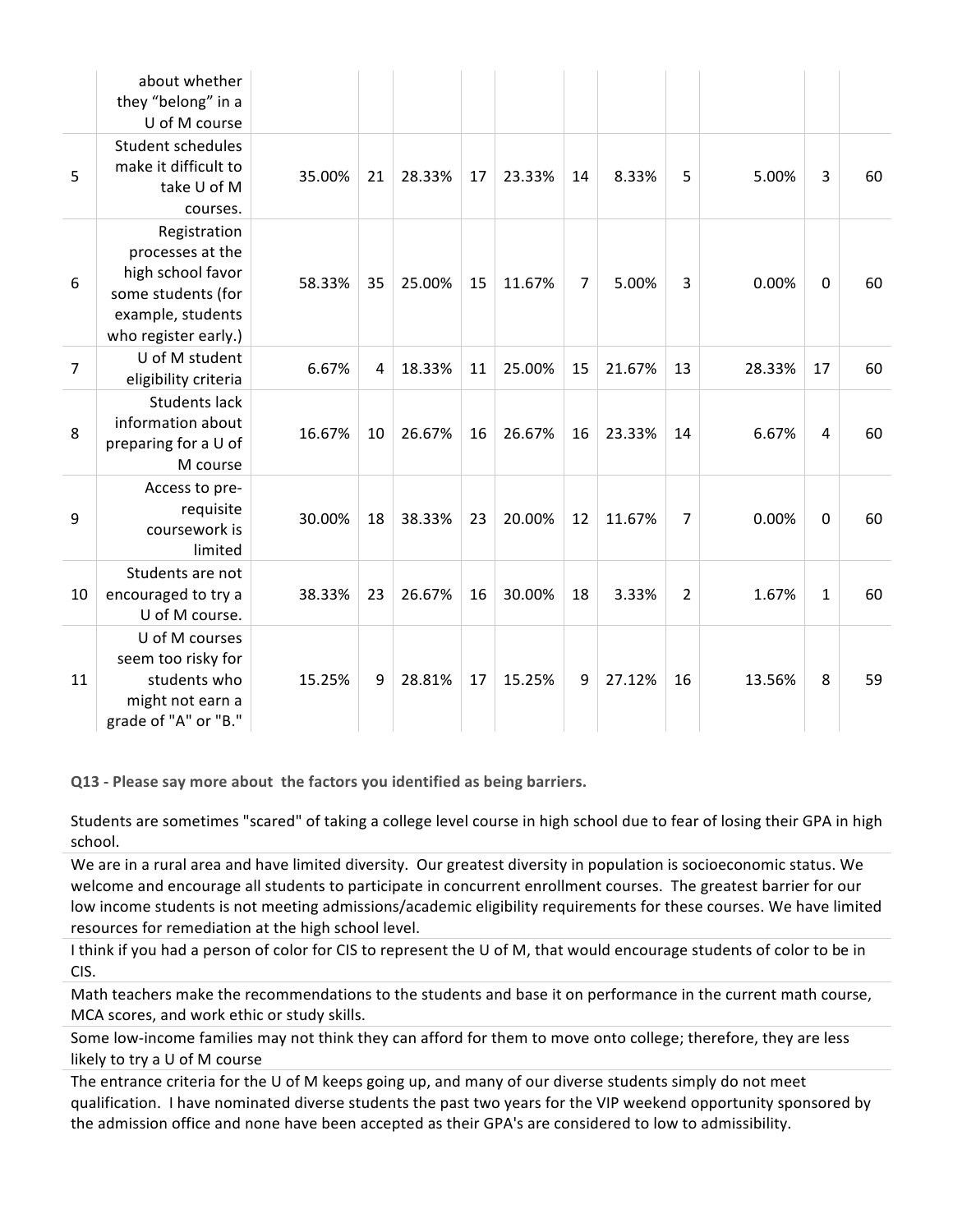Our school district has too many options for students and the CIS information gets lost in the process. If we do have students sign up for the course, they may not be eligible.

Our most difficult concurrent enrollment coursework to access based on eligibility is our U of M courses. We work with 5 different colleges. They are also the smallest class sizes we have in our building as well per U of M rules.

We only do 1 CIS class so not a huge impact

Some students feel if they are not a straight A student, they shouldn't TRY a U of M class, even if they are strong writers, etc. and could be successful. They also may not meet the class rank requirement as we have small classes and only 15-20 students at the top qualify for being in the top third of the class.

They are university level classes and the eligibility criteria is based on GPA and class rank which per our traditional school system which is white, places barriers for diverse students from the moment high school credit can be earned.

Some students may not have enough room in their schedule if they need additional classes whether that be arts, remediation, etc. Some students may not feel that they want to take a harder course. Some students aren't able to get into courses depending on their grade level.

Our school is more on the conservative side, and it is hard to get our population to accept some of the requirements of a U of M class (e.g. risky texts).

Students worry about having a high GPA and don't want to risk a low grade.

I know that a few of my teachers would like to teach CIS courses but they have found barriers in being eligible to teach those course. Especially if we have new teachers or a teacher who has taught CIS courses in the past leave, we have not been able to replace the CIS course.

We only offer one CIS course and there isn't a significant population of kids interested in UM Animal Science

Our students tend to not have the grades that automatically qualify them for acceptance (which is another conversation in and of itself that we are having). They don't take the time to go through the appeals process, and counselors don't have the time to encourage each and every student who should appeal and/or register who doesn't (although in a perfect world we would!).

Our students aren't as competitive as students from suburban schools.

**Q14 -** Are there other significant barriers to participation by diverse students at your high school?

We don't discriminate when students are choosing classes, however, if they don't meet the requirements to take a course, we advise them to select a different course.

Students may think CIS is too hard for them. Maybe their parents do not know what CIS is so they are not encouraged at home because no one knows anything about it...compared to students from privileged backgrounds...their parents encourage their student to take it..even if the student may not be interested. Tracking. The moment students start to be tracked in subject areas at any level, if they are not placed into the "higher" level, they are less likely to be able to achieve the eligibility criteria necessary for CIS classes.

Very few teachers of color - many of the students do not see a role model in positions of power in our school. Lack of parent involvement.

Transportation is often an issue.

**Q15 -** The CIS office is committed to providing information and updates to our partners in a timely manner. **Overall, how satisfied are you with the communications from CIS?**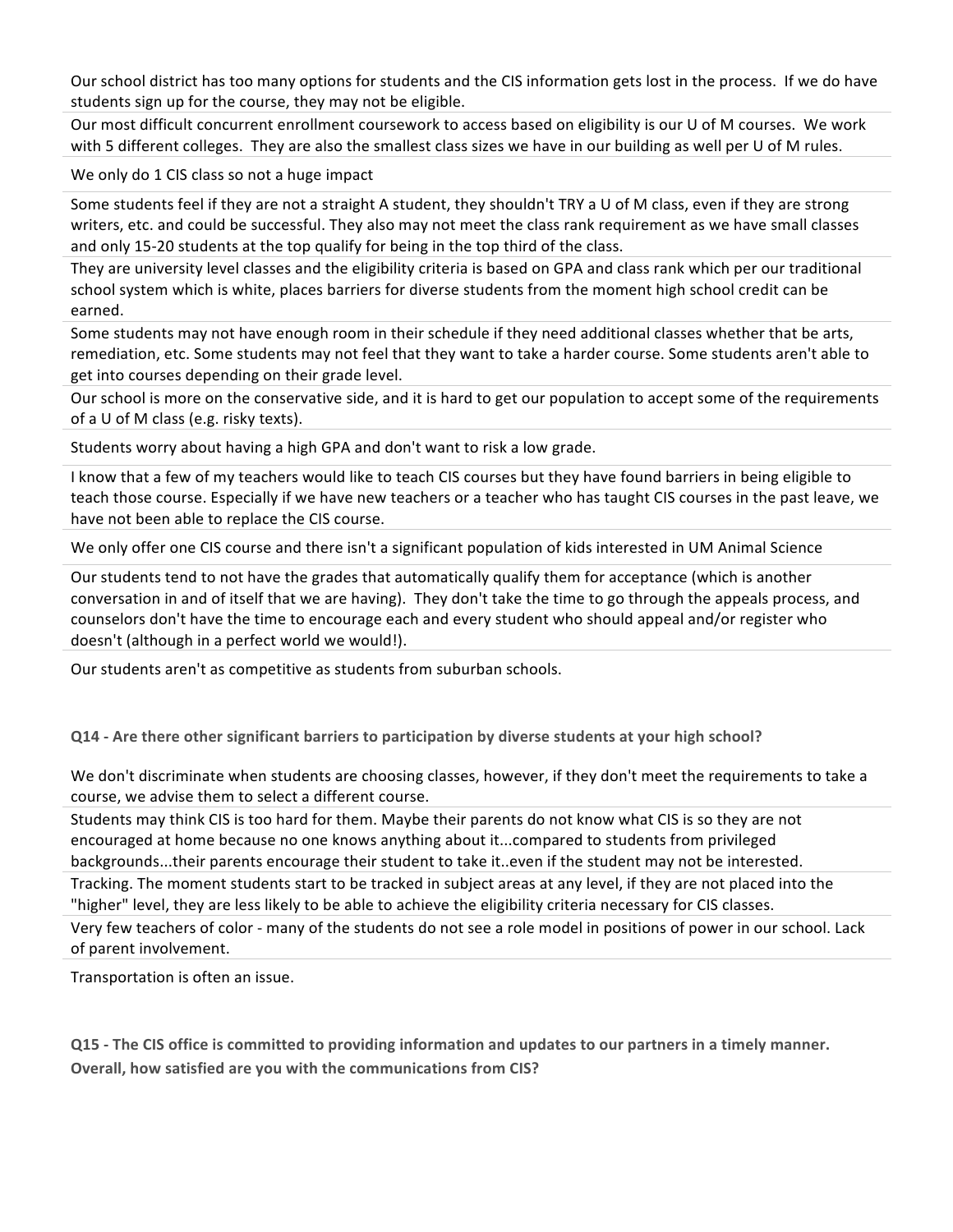| #              | Answer            | %      | Count |
|----------------|-------------------|--------|-------|
| 1              | Very satisfied    | 15.25% | 9     |
| $\overline{2}$ | Satisfied         | 55.93% | 33    |
| 3              | Neutral           | 28.81% | 17    |
| 4              | Dissatisfied      | 0.00%  | 0     |
| 5              | Very dissatisfied | 0.00%  | 0     |
|                | Total             | 100%   | 59    |

## **Q16** - Do you know where to go or who to contact to find information or ask a question about CIS?

| # | Answer | $\%$   | Count |
|---|--------|--------|-------|
| 1 | Yes    | 76.27% | 45    |
| 2 | No     | 23.73% | 14    |
|   | Total  | 100%   | 59    |

## **Q17 - Comments:**

We are very thankful to have CIS courses offered in our school and very fortunate to have qualified teachers to provide the classes to our students.

I am not certain I receive information about CIS from the U of M.

I feel it is important for the UM to maintain a level of rigor with acceptance into your dual credit program. I do not want standards lowered to accommodate any group of students.

I honestly have never seen anything from the U of M for counselors to use when helping students and parents register for classes. We have a little blurb in our registration guide, but I don't even truly understand all of the ins and outs of CIS... Criteria, how they register for the credit with the U of M. Our teachers give the students the information on dual enrollment. I have no idea if they can drop the dual enrollment or if there is a deadline, etc.

The website is great.

The remaining questions are from the National Alliance for Concurrent Enrollment Partnerships, our accrediting body. It will take you about 5 minutes more to respond to these questions. We appreciate if you are able to take the time to continue; however, if you would like to skip these questions and go to the end of the survey now, please select that option below.

**Q18** - As a result of taking a U of M, Twin Cities course through CIS, students: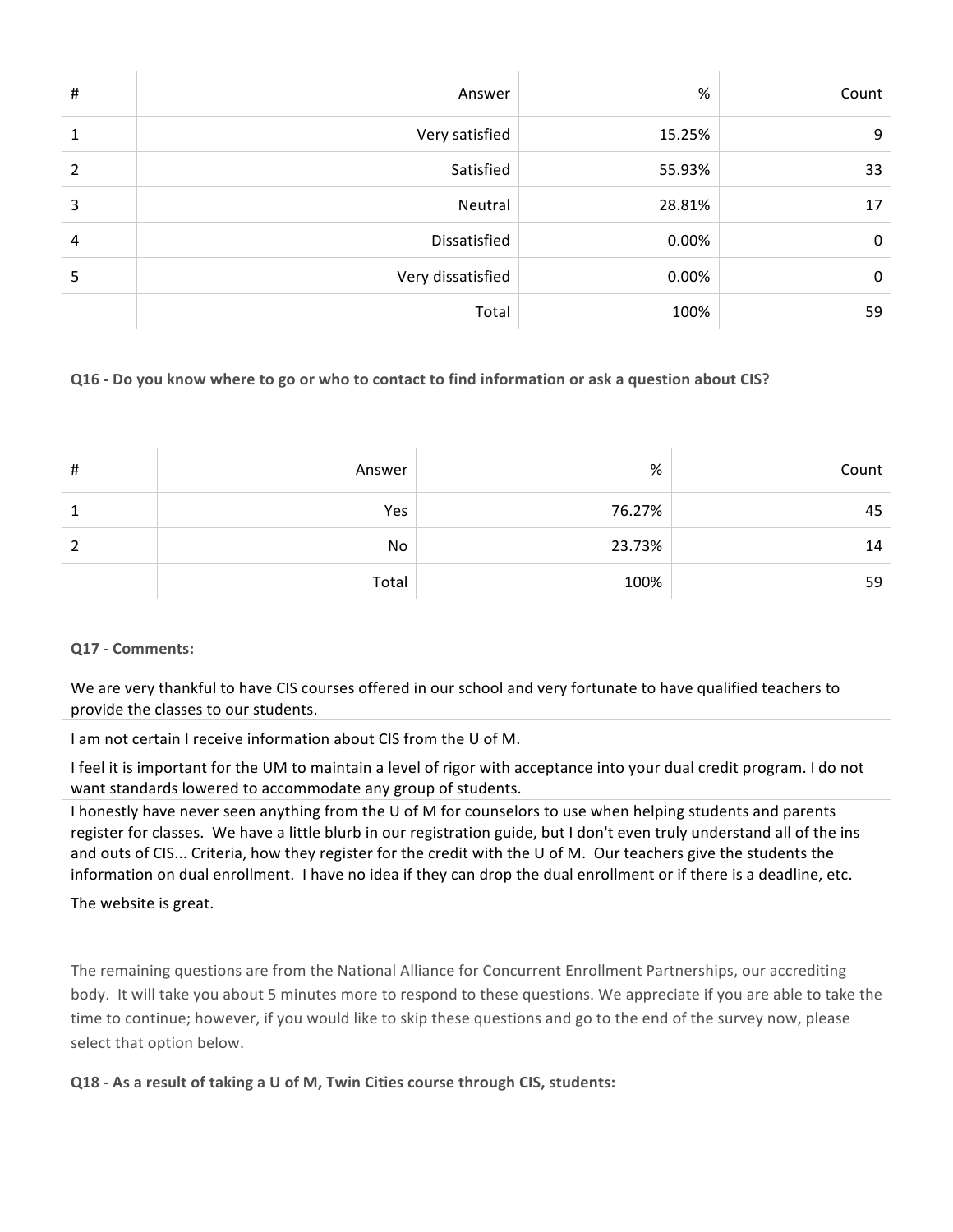| #              | Question                                                                      | Strongly<br>agree |    | Agree  |    | Neutral |              | <b>Disagree</b> |              | Strongly<br>disagree |              | Total |
|----------------|-------------------------------------------------------------------------------|-------------------|----|--------|----|---------|--------------|-----------------|--------------|----------------------|--------------|-------|
|                | Participate in rigorous<br>learning                                           | 59.09%            | 13 | 36.36% | 8  | 4.55%   | $\mathbf{1}$ | $0.00\%$        | $\mathbf{0}$ | 0.00%                | 0            | 22    |
| $\overline{2}$ | Develop realistic<br>expectations of<br>postsecondary education<br>coursework | 59.09%            | 13 | 36.36% | 8  | 4.55%   | $\mathbf{1}$ | $0.00\%$        | $\mathbf{0}$ | 0.00%                | 0            | 22    |
| 3              | Increase their likelihood of<br>pursuing postsecondary<br>education           | 36.36%            | 8  | 40.91% | 9  | 22.73%  | 5            | 0.00%           | $\mathbf{0}$ | 0.00%                | $\Omega$     | 22    |
| 4              | Develop a better<br>understanding of their<br>academic skills                 | 40.91%            | 9  | 54.55% | 12 | 4.55%   | $\mathbf{1}$ | $0.00\%$        | $\mathbf{0}$ | 0.00%                | $\Omega$     | 22    |
| 5              | Raise their postsecondary<br>educational aspirations                          | 31.82%            | 7  | 36.36% | 8  | 31.82%  | 7            | $0.00\%$        | $\mathbf{0}$ | 0.00%                | $\mathbf{0}$ | 22    |

**Q19** - As a result of having CIS in my school, I:

| #              | Question                                                                                                             | Strongly<br>agree |               | Agree  |    | Neutral |   | <b>Disagree</b> |               | Strongly<br>disagree |   | Total |
|----------------|----------------------------------------------------------------------------------------------------------------------|-------------------|---------------|--------|----|---------|---|-----------------|---------------|----------------------|---|-------|
| 1              | Changed the way I present<br>college options to students                                                             | 22.73%            | 5             | 40.91% | 9  | 27.27%  | 6 | 9.09%           | $\mathcal{P}$ | 0.00%                | 0 | 22    |
| $\overline{2}$ | Have a better understanding<br>of the skills and knowledge<br>students need to succeed in<br>postsecondary education | 14.29%            | 3             | 57.14% | 12 | 19.05%  | 4 | 9.52%           | 2             | 0.00%                | 0 | 21    |
| 3              | Perceive more students as<br>capable of higher levels of<br>postsecondary educational<br>achievement                 | 9.52%             | $\mathfrak z$ | 47.62% | 10 | 38.10%  | 8 | 4.76%           |               | 0.00%                | 0 | 21    |

**Q20 -** As a result of offering U of M, Twin Cities courses, my school:

| # | Question                                                                                       | Strongly<br>agree |    | Agree  |    | Neutral |   | <b>Disagree</b> |               | Strongly<br>disagree |   | Total |
|---|------------------------------------------------------------------------------------------------|-------------------|----|--------|----|---------|---|-----------------|---------------|----------------------|---|-------|
| 1 | Offers more rigorous classes                                                                   | 45.45%            | 10 | 40.91% | 9  | 4.55%   | 1 | 9.09%           | $\mathcal{P}$ | $0.00\%$             | 0 | 22    |
|   | Offers prerequisite courses<br>that prepare students for<br>college courses in upper<br>grades | 27.27%            | 6  | 54.55% | 12 | 9.09%   | 2 | 9.09%           | $\mathcal{P}$ | 0.00%                | 0 | 22    |
| 3 | Demonstrates to parents<br>that students are doing<br>challenging work                         | 36.36%            | 8  | 50.00% | 11 | 9.09%   | 2 | 4.55%           |               | 0.00%                | 0 | 22    |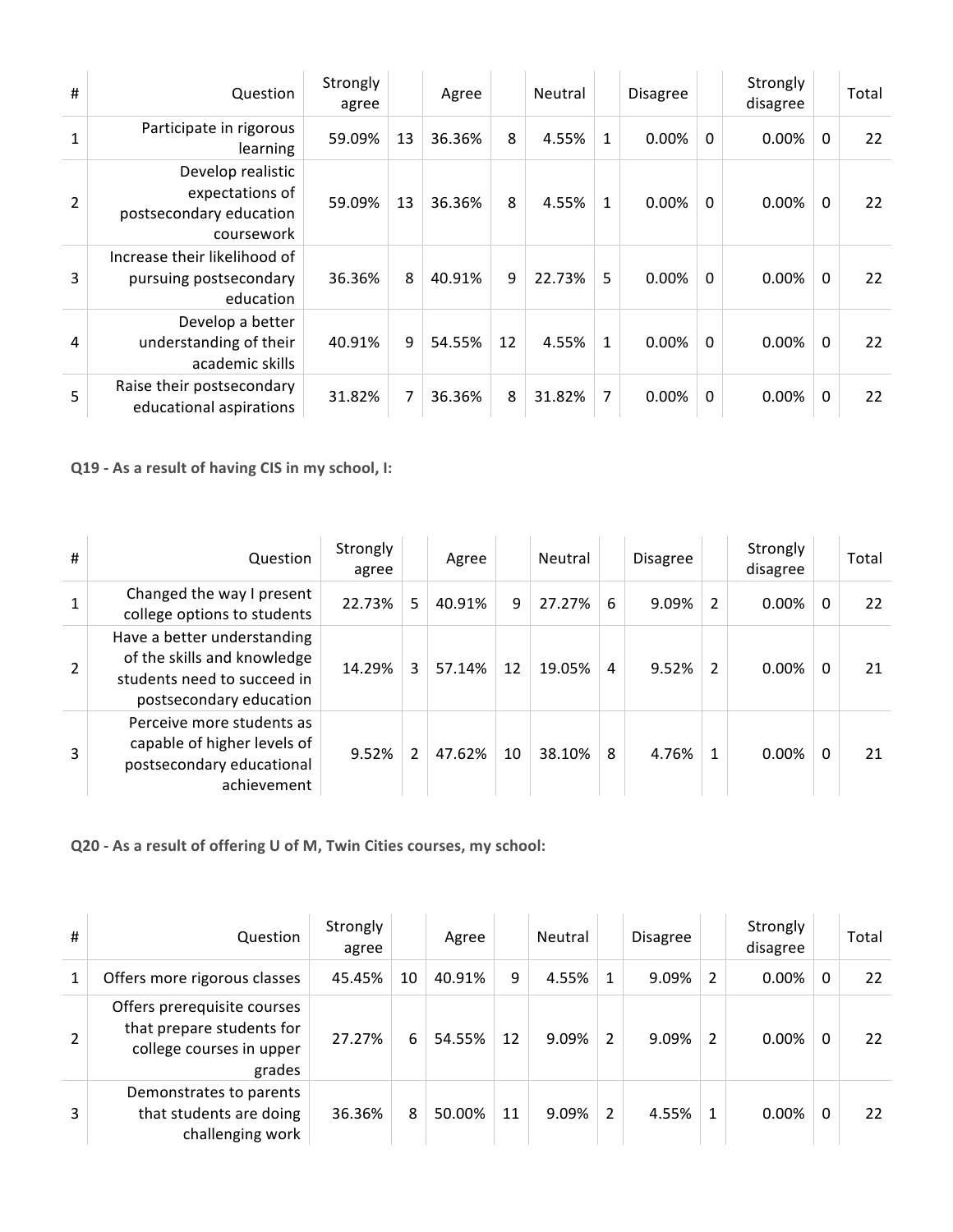| 4 | Enhances its prestige and<br>academic reputation                 | 36.36% | 8 | 45.45% | 10 | 18.18% | 4 | $0.00\%$ | $0.00\%$ | 22 |
|---|------------------------------------------------------------------|--------|---|--------|----|--------|---|----------|----------|----|
|   | Has more students<br>continuing on to<br>postsecondary education | 18.18% | 4 | 36.36% | 8  | 40.91% | 9 | 4.55%    | $0.00\%$ | 22 |
| 6 | Has more students succeed<br>in postesecondary education         | 27.27% | 6 | 45.45% | 10 | 27.27% | 6 | $0.00\%$ | 0.00%    | 22 |

**Q21** - The single greatest impact CIS has had on my students is:

Helping them to be college ready along with save money and potentially graduating college in 4 years.

Understanding the level of rigor for a college course. I feel the UM offers rigor that community colleges and some four year colleges fall way short.

Strengthening students' academic skills and preparing students for post-secondary rigor.

Preparing them for college level work.

Giving them the opportunity to learn college level material with an instructor who is present everyday.

Exposure to college level coursework with the support of high school staff.

opportunity to earn college credits before entering college

saving them money by having earned some credit before even entering college.

Students that are unsure of their ability to be successful in post secondary education gain confidence.

Preparation for college level work.

**Q22** - The single greatest impact CIS has had on my school is:

Increasing the norm/expectation/likelihood for students to continue post-secondary education.

Increasing high level opportunities for students from a small town, to get college credits.

Gives our students college experience while remaining in our building.

opportunity to offer challenging courses to better prepare students for college

creating more rigorous course options for our students.

Community see this as a benefit for our students.

**Q23** - What is the name of the high school where you work? (optional)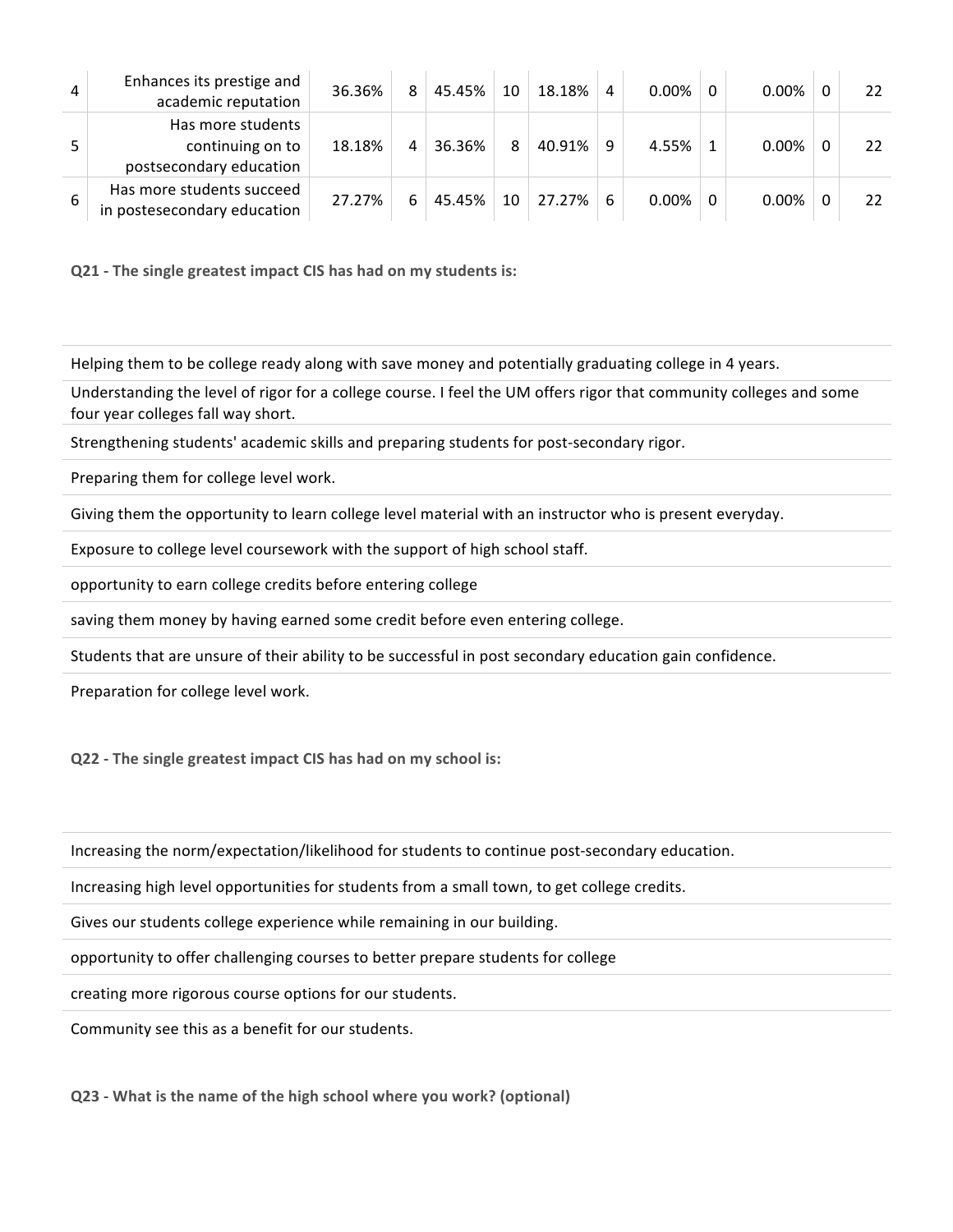| Delano High School                |  |
|-----------------------------------|--|
| <b>Community of Peace Academy</b> |  |
| Bethlehem Academy                 |  |
| Tri-City United High              |  |
| Harding                           |  |

**Q24 - Number of students in my high school:**

| 430  |  |
|------|--|
| 160  |  |
| 900  |  |
| 800  |  |
| 2500 |  |
| 1500 |  |
| 2600 |  |
| 1800 |  |
| 225  |  |
| 420  |  |
| 250  |  |
| 440  |  |
| 280  |  |
| 200  |  |
| 165  |  |
| 560  |  |
| 850  |  |
| 1300 |  |
| 550  |  |
| 1900 |  |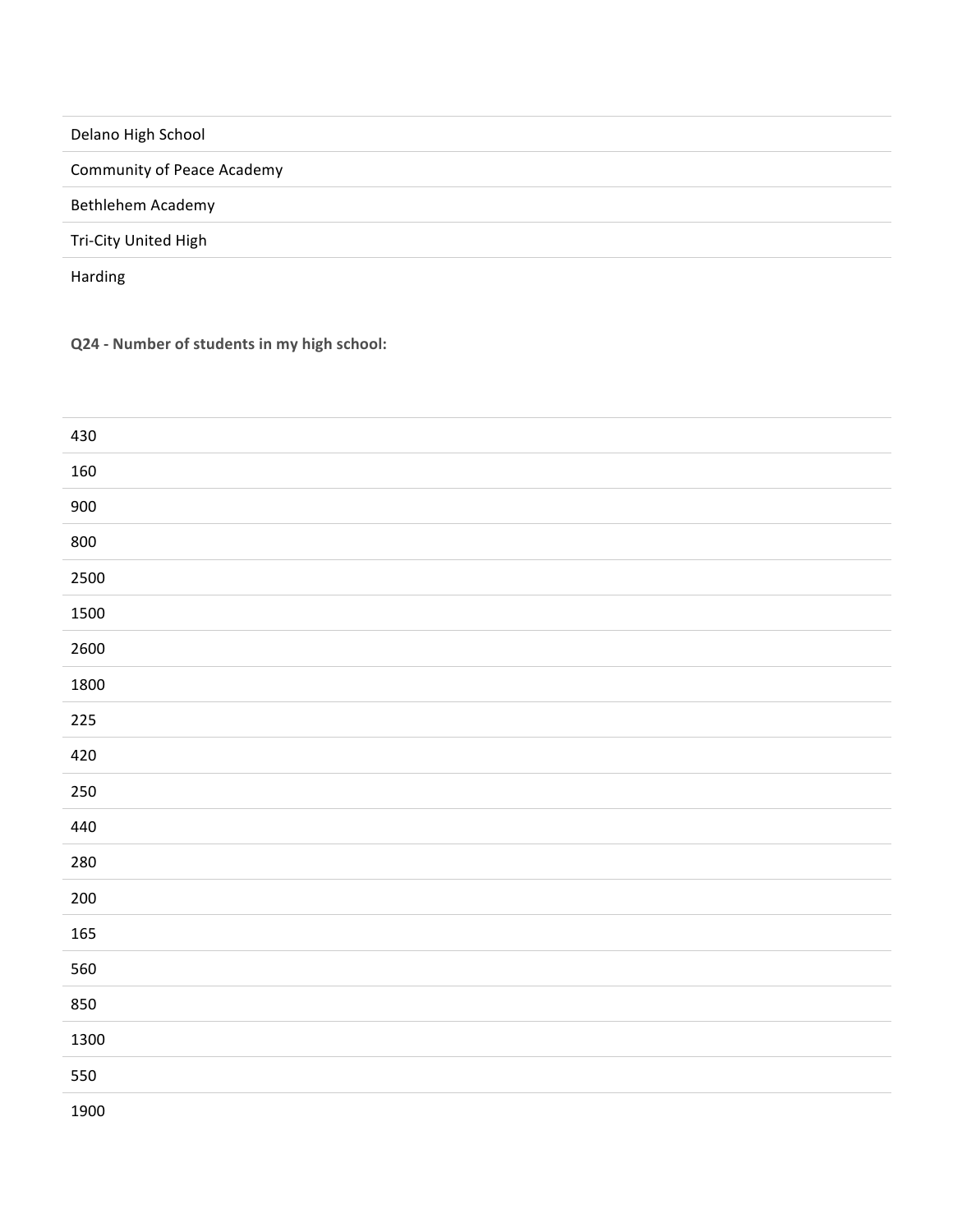# 17?

**Q25 - I have worked with students taking U of M, Twin Cities courses through College in the Schools (CIS) for \_\_\_\_\_\_\_\_\_\_ years.**

# **Q26** - I interact with students taking U of M, Twin Cities courses through CIS:

| # | Answer       | %      | Count |
|---|--------------|--------|-------|
|   | Almost Daily | 31.82% |       |

##